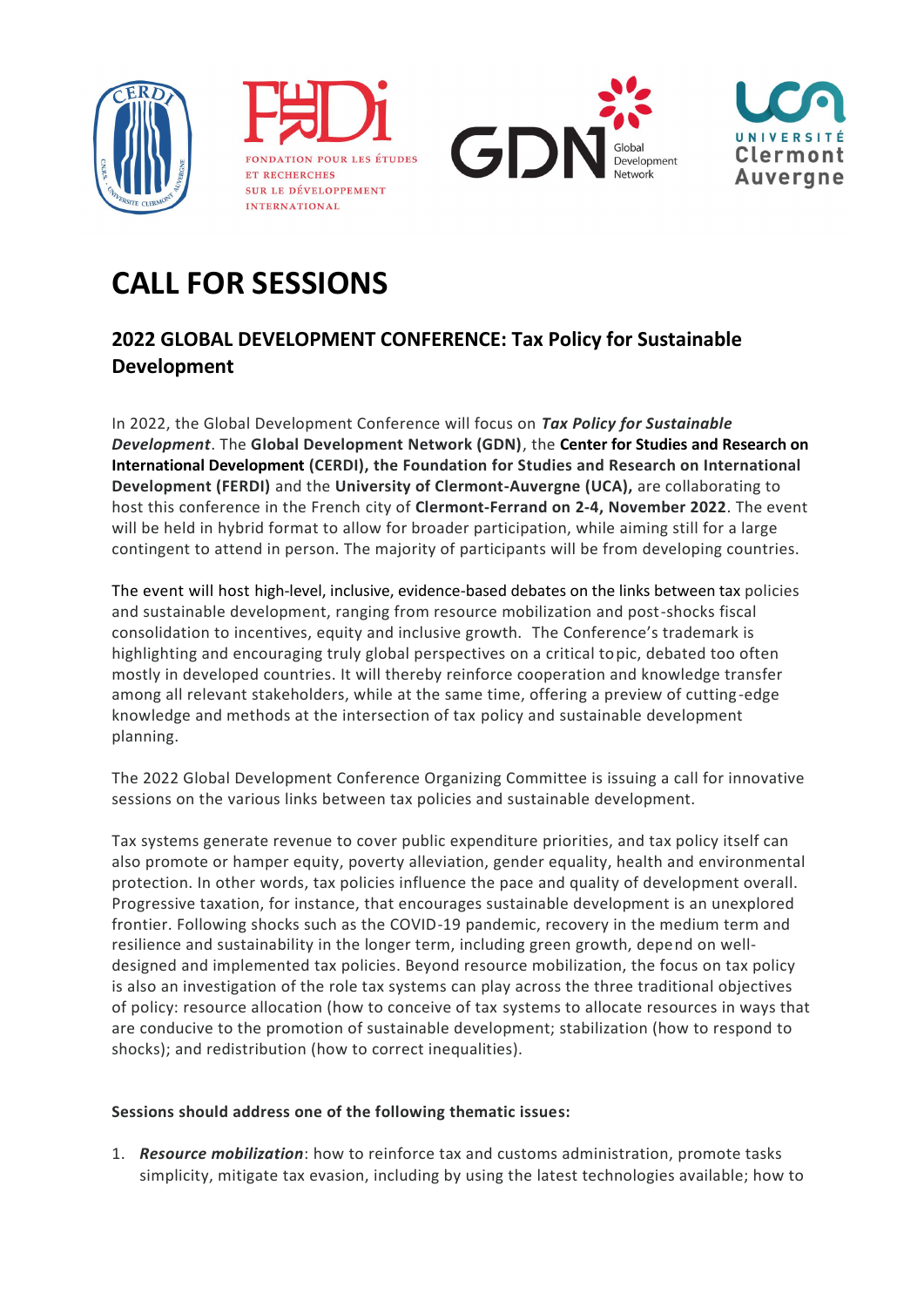encourage transition into the formal sector; but also, how to devise a tax and revenueraising system that allows to reap the benefits from natural resource exploitation while avoiding the risk of natural resource induced Dutch disease. This thematic block notably includes (among others):

- a. Domestic resource mobilization
- b. Digitalization and taxation
- c. Natural resource management and taxation
- d. The political economy of taxation
- e. Taxation and the informal sector
- f. Customs administration
- g. Regional tax cooperation
- h. Tax expenditures
- i. Tax evasion.
- 2. *Taxes and incentives*: how to use taxation to support policies and sustainable development. This includes the use of tax to create behaviour-changing incentives (socalled Pigouvian taxes). The following sub-themes will be considered, not exclusively:
	- a. Environmental or "Green" taxation
	- b. Taxation as an industrial policy instrument
	- c. Taxation and foreign direct investment (FDI) taxation of MNEs (OECD Pillar II), the tax design of Special Economic Zones etc.
	- d. Taxes for health (tobacco, alcohol and high calorie foods)
	- e. Tax policy and female labor participation
- 3. *Tax systems, inclusion and inequality* in developing countries. This theme includes but is not limited to:
	- a. Tax policy and inclusive growth
	- b. Tax policy, equity and vulnerability
	- c. Gender related issues
	- d. The political economy of taxation
	- e. Fiscal consolidation and equity
	- f. Tax policies and responses to the COVID crisis
	- g. Wealth taxation

Detailed descriptions of thematic issues and sub-themes including concept note and more information on Conference can be found **[HERE.](http://www.gdn.int/taxpolicyconference)** 

## **Guidelines and Selection**

Those interested should submit the title and abstract of their session (Max 300-800 words) by June 30th, 2022, 11:59 PM CET through **[this link](https://gdc2022.awardsplatform.com/)**. The names and affiliations of the panelists along with a short bio should also be included, as well as the individual titles of their presentations (if known). The format of the 90 min. session is flexible and at the discretion of the organizers.

Session proposals will be selected by the conference Organizing Committee on the basis of their relevance and quality, and potential to generate meaningful debate during the conference. Selection